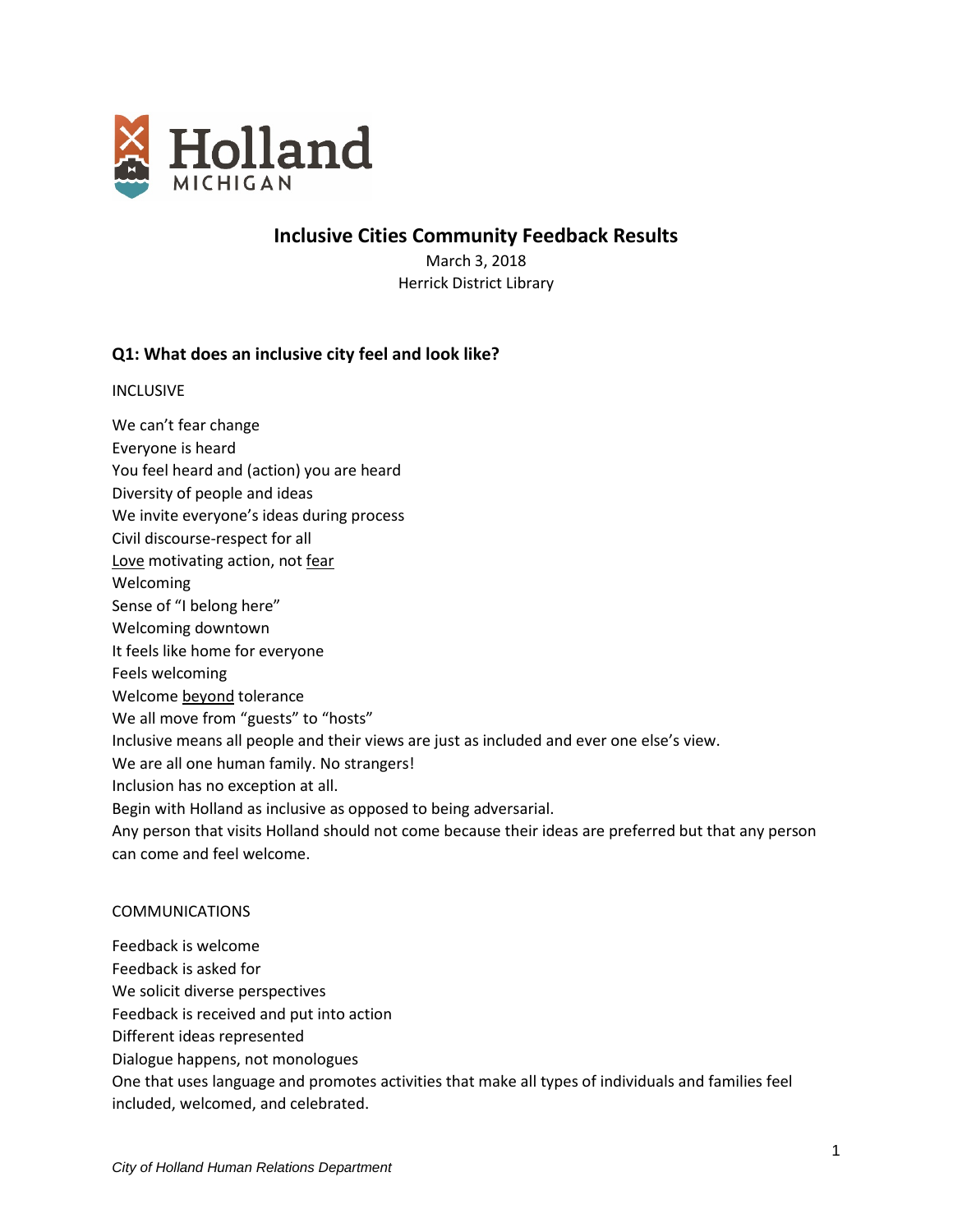Listening skills.

Open to listen and not reply.

Media promoting unity rather than dividing diversity. Making a point of highlighting this unity.

# **VALUES**

Every resident feels valued No one left out or marginalized We seek understanding of differences Less judgement We honor and respect all people, race religion, experience, economic status Acceptance of other faiths We do not assume everyone in the community is a Christian – maintain separation of church and state We celebrate diversity in all venues It feels fair Treat others as we would want to be treated and consider others better than ourselves. People do unto others as they would have others do unto them. Golden Rule. Show compassion, acceptance, understanding, empathy, love. People are sensitive to others from different backgrounds, working to show acceptance and validation of them in whatever the setting. Honor everyone. Respect everyone. Value everyone. People are friendly, kind, encouraging and gracious, understanding of different value systems. See others as valuable human beings. Break down the bridge. Collaboration of diverse perspectives Remove assumptions about P. Treat the person. No where ridicule and condemnation. Code of conduct, consideration and dignity for everyone. A place of empowerment Viewing ourselves as a community unit and taking responsibility for all concerns. If any one agenda disparages another perspective, it should not be tolerated. A place where an LGBTQIA couple can feel safe to live life in the same was as a straight couple in public (holding hands, etc.) People work to respect each other, listen to each other, care about each other, and treat each other with dignity, no matter whether they agree or not. All deserve: validation, understanding, safety, dignity, respect, empathy, honor, rights, protection, value, caring, love, compassion, consideration. Differences: backgrounds, money, professions, values, faiths, beliefs, sexual orientation, gender ID, family structure. Respect without depriving other's right to be happy. Be more concerned of the needs of those marginalized. Be more concerned of the welfare of all humans than just our own. All people are treated just like they would like to be treated.

Every person has value. Note either/or but both/and.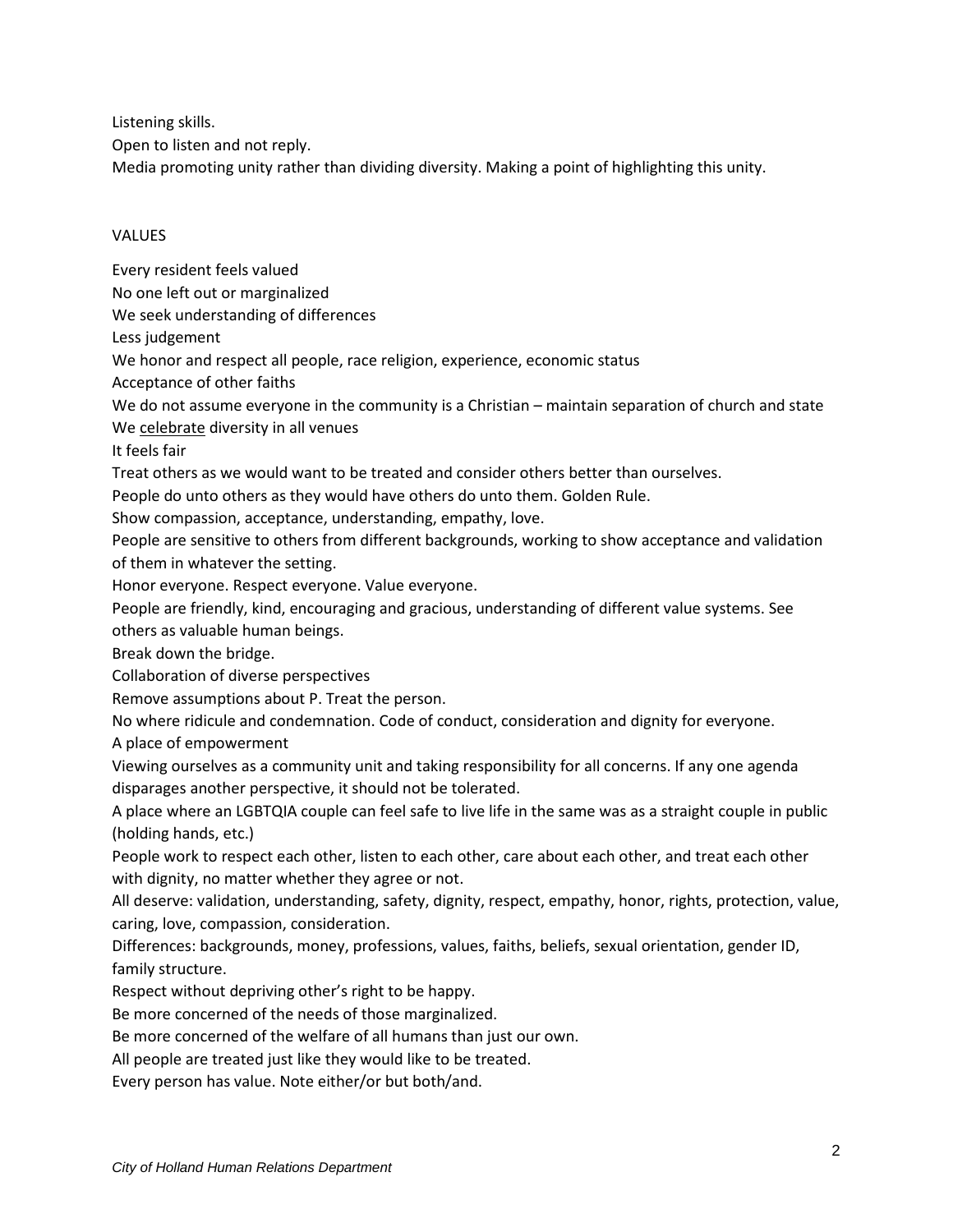A community that I could bring my 90 year old mother and she would feel included. Each person's ideas tolerated and not put down.

# **ACCEPTANCE**

Mixed income neighborhoods with public places Good looks like all "colors" in my neighborhood and the entire city School demographics that match community Variety of choices Fair housing. We uphold existing regulations. Acceptance of people as individuals is more important than any group of people or ideology.

# SAFETY

Every resident feels safe Know you are protected by city policy Physical features, job positions, skills, degrees or education should not limit opportunity for a safe life in our community. Better trained officers. Diversity in action. Restorative Justice. Inclusive ordinances.

# ACTIONS and CONTRIBUTIONS

It looks like we work at it – involvement is purposeful We share information transparently Everyone is expected to contribute to the common good Leadership is shared and diverse Removing barriers Community commitment to improvement process: easier not more difficult Stronger support schools public To see a public school system where teachers are able to voice their concerns or strike. Contract XXXX the can be fixed in Holland. Cultural activities aside from Tulip Time. Make public celebrations of other cultures such as Chinese New Year, Jewish holidays, Islam holidays, etc. Murals that reflect the city and neighborhood. Greater advocacy for healthy marginalized. Holding forums that have interpreters so that all ideas can be expressed. Having designated parking for visitors, pregnant mothers, etc in addition to disabled that is close to destination. Support for disabilities for park and downtown. Advance relationships not behaviors.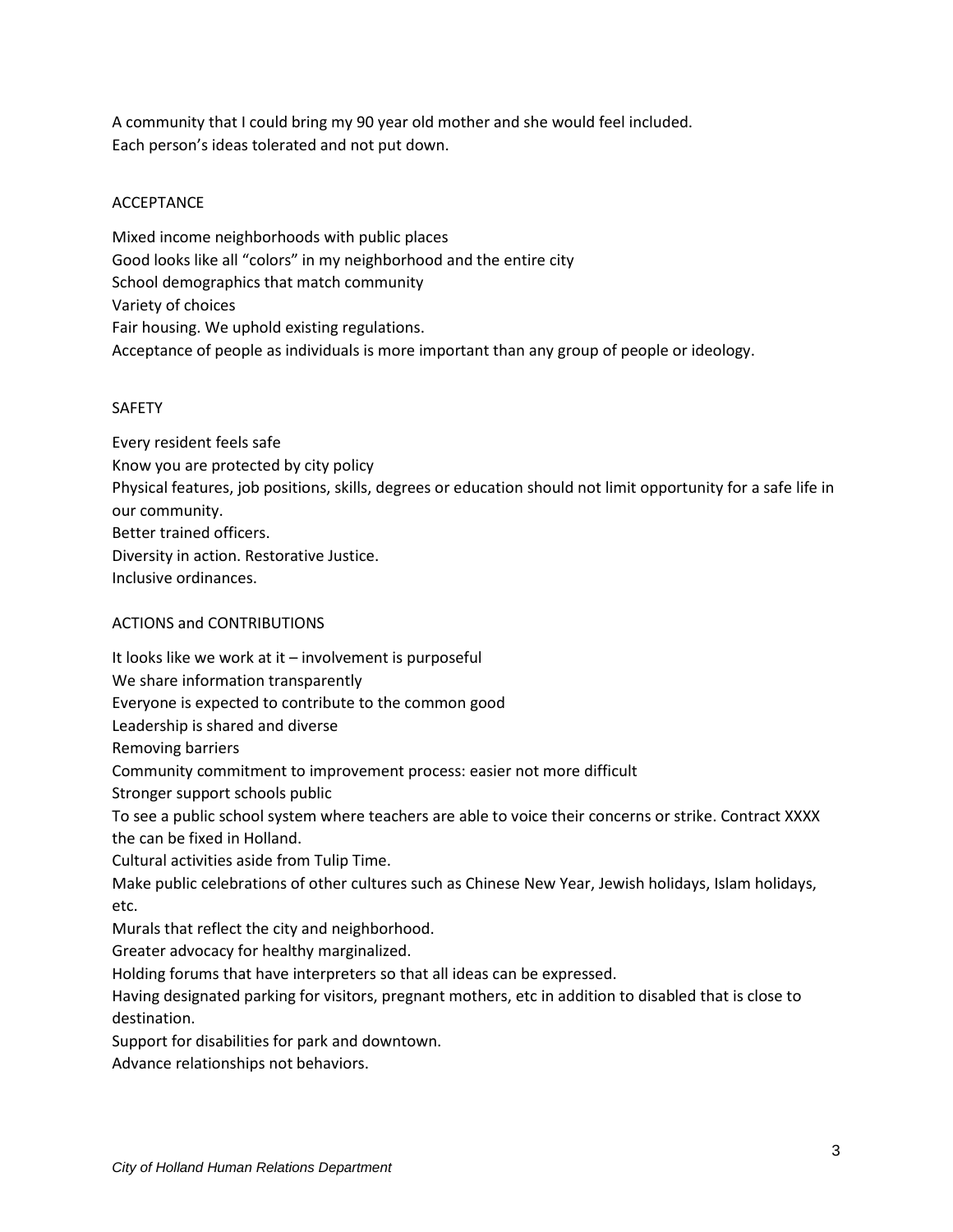### COLLABORATIVE

Silos: education, government, church, business, non-profits

### ACCESSIBLE

All families have equitable access to lake, downtown, farmers' market, parks and recreation Neighborhoods are not segregated by wealth, distribution of income People should have opportunity to become informed about resources, accessible to all and how some may need further support.

### LEADERSHIP

Leadership positions reflect the demographics of our community City council reflects community demographically School board reflects community demographically Diversity in agencies – Chamber, Tulip Time, etc Business and organizations reflect demographics of community Demographic mix of businesses on 8<sup>th</sup> street Community make-up reflected in leadership groups Engage citizens during election A meeting that looks like those who it is trying to include We cannot legislate inclusiveness, we must be willing to do our part to understand others' needs and perspectives.

# CULTURAL VALUES

Variety of ethnic food establishments Interesting Celebrate Together Each community event or festival is supported equitably by the city and its citizens: Cinco de Mayo, Juneteenth, Tulip Time, PRIDE, etc.

#### ECONOMIC

Strong and growing economic environment Inclusion = Engagement and participation Money, or lack of it, should not affect one's status as a community citizen. To see downtown businesses not all white owned

#### **BRAND**

Holland is known outside of the area as an inclusive community. Great place for anyone and everyone to live!

Diversity and inclusion is viewed as an asset to the community.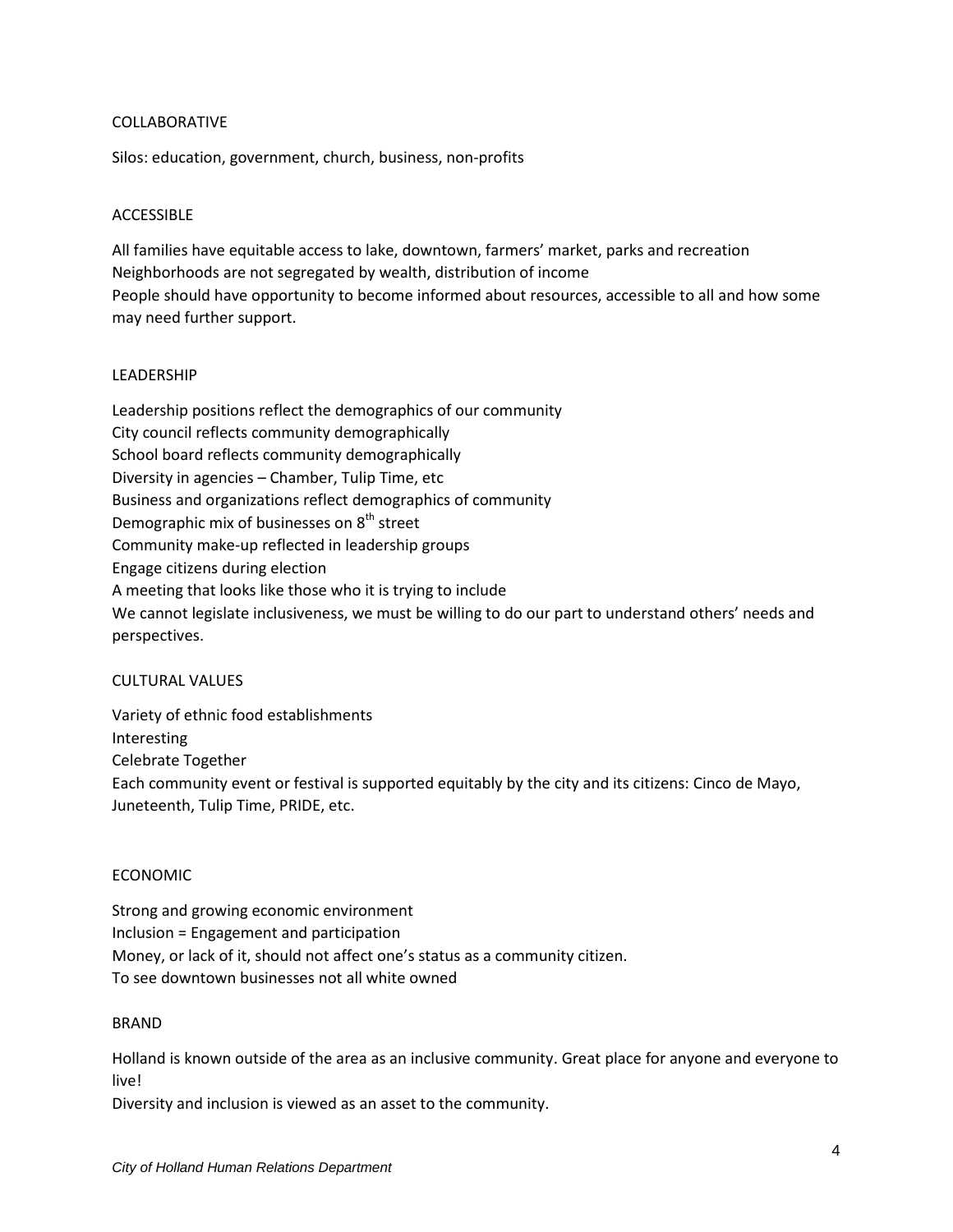# ACCEPTANCE and ROLE of RELIGION

Those who don't practice religion are not ostracized by those who do. Diverse – accepting of all ethnicities and religions (or none) Equal opportunities for all – race, gender, etc. Welcome differences. Accepting. Yes, acceptance is good to a degree, but we need to discriminate in our choices else we compromise on what is true and good. Don't assume everyone is Christian. Open to all Willing to understand ideas, points of view, etc. A comfort in sharing diverse thoughts, being respectful We're individuals who have choices and can make decisions accordingly. How far does "inclusive" have to go? Is it at the expense of some people and not others? Especially if we disagree based on our belief system? Successful relationships are not defined narrowly by heterosexual marriage only. We don't live in "enclaves." Respect and appreciation that everyone as a life story of value and importance. Comfortable with conflict. Institutional practices have been revisited to reflect on this question. Engaging different complexions, different ideas. I hear "they" are welcome in my church, my neighborhood,etc, but there is little movement out of those churches etc, into others. Need more reciprocity. Welcome those with no religious faith (i.e., make space for them). There is no right or better religion. God can't help, we are the only one responsible. No one race, religion, sexual behavior is preferred above another.

# **Q2: How can we achieve a more inclusive city?**

# GOVERNMENT

City ensure diverse appointments for boards and commissions

Take religion out of City Hall

Separate church and state

Separate church and state

Eliminate opening prayer at City Council Mtgs.

At each meeting ask "what are our assumptions that we are making?"

Understand that change and diversity are the future.

Strengthen the police community relations, Human Relations, other committees addressing community relations issues and social justice.

Change housing policies, practices

Change laws and ordinances city state. Ex. LGBTQIA

Empower citizen action. Avoid government action.

Ensure that LGBTQIA individuals and families have the same rights and protections that straight people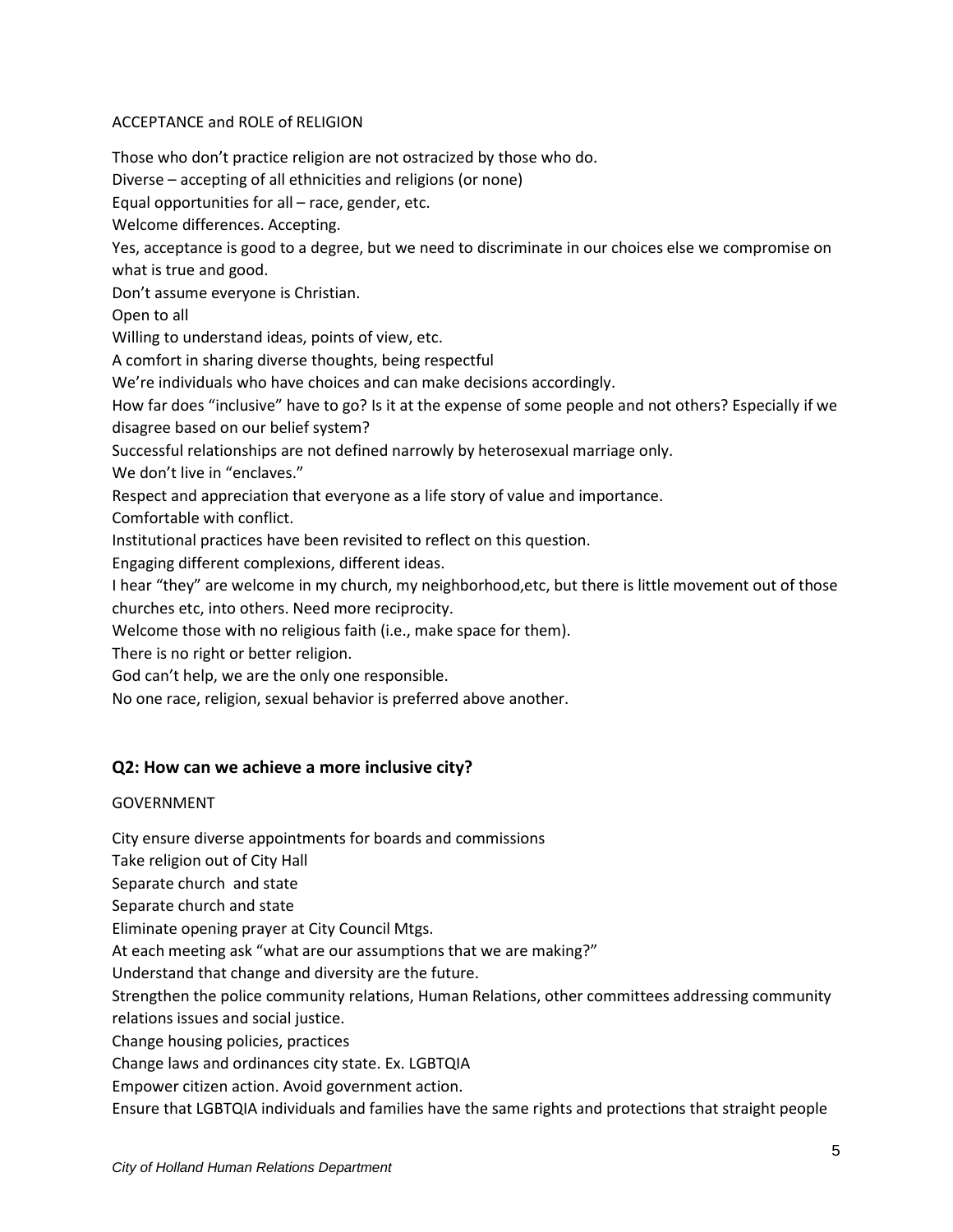enjoy.

Pass employment and enforce non-discrimination laws.

Address the housing crisis. Gentrification.

Population is demographically unfairly represented.

Mentor, apprentice, encourage non-white leaders in government and business

#### **PROCESS**

We need to understand what we are losing

Current state vs. ideal state. What are gaps?

Apply a multitude of lenses to each situation.

City Council and staff meet on a regular basis with major employers to learn what inclusive means to business and employees.

All public (city) employees have regular on-going training re: sensitivity to all.

Council and City committees engage with existing diversity groups. Be proactive.

Have staff and city council trained on inclusion and diversity.

Training on conflict for council and staff (restorative circles)

Leadership to look at their own life with introspection to see what areas of growth are needed.

Be comfortable with uncomfortable in the process. Take Risks!

Know and share metrics.

Show the value.

# COMMUNICATION

Communicate the process in multiple ways, layered communications. "Listening sessions" hosted by city to specifically include young people. Utilize diverse media outlets. Produce info in multiple languages. Identify community programs that already are occurring and establish collaborative relationships, Out on the Lakeshore, Circles, LAUP City web newsletter promote all kinds of diverse public events. Communicate in a variety of ways x multitude Have community picnics in each ward where all staff and council attends. Go to the neighborhoods. Don't wait for people to come to you. Have dialogue in neighborhoods, not just at City Hall. Increase use of social media to disseminate knowledge about meetings. Embrace a "challenge culture" Create opportunities for listening/sharing Define inclusivity Encourage on-going communication Increase communication and engagement in the community by the HRC Social Media (business, city, personal channels), Newspaper Churches, schools Encourage continued dialog – actual person to person, not just social media or radio, paper, tv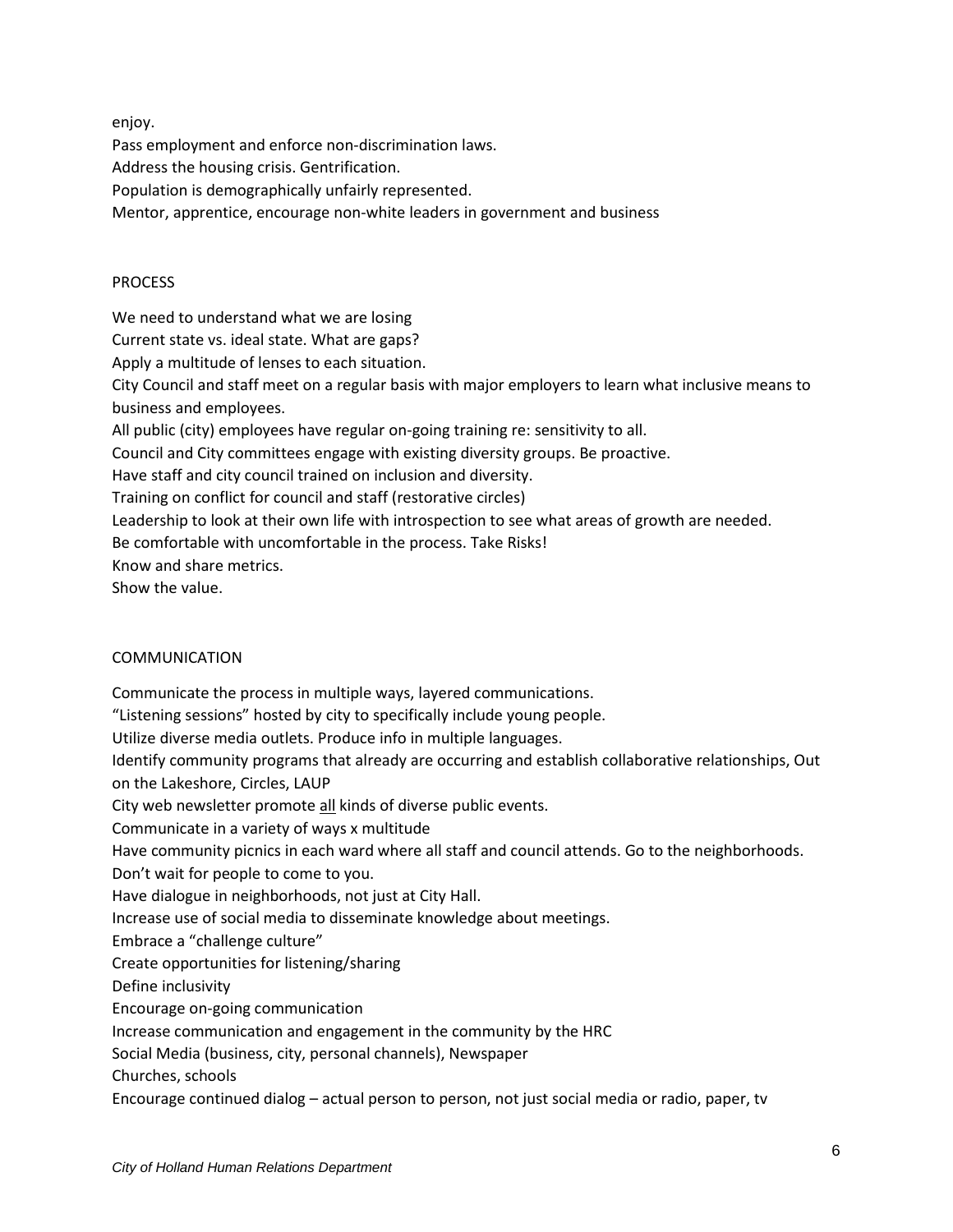Speak up forcefully against any attempt to "dominate" People groups express themselves openly. Continue public dialogue.

# **POLICY**

Make a plan, work the plan Initiate a city-wide effort to ask, understand, grow Put it in writing Commitment at top. Cascade goals and align at all levels Look over our policies that our city holds. Elected officials have to embrace the vision. There is no official document generated by city gov't stating we do not discriminate and articulating specifics, eg: LGBTQIA mentioned. Modify housing protections to protect ALL people, LGBTQIA, gender identity. Plan housing development strategy to meet the needs of all incomes. Advocacy formalized. Local policies (zoning) to break down barriers for mixed income neighborhoods. No one idea should be preferred in teaching to Holland public school children as respect to race, religion, sexual behavior. Fair access Right to live Change job hiring practices.

Challenge banks: loans and microloans

# HOW WE LEARN

Benchmark what it is being done well. Don't reinvent the wheel.

Learn from other places.

Look outside Holland for "best practices"

Set up a diverse group of advisors to seek out when public events are held (round table), or policy is formed.

Education = course studies, cultural awareness

Establish a baseline in order to measure effectiveness

"Equity Audit" (see HPS)

Create long-term opportunities for education (cross sector)

Answer the question "Do we want to be inclusive?"

Education, Engagement, Community Events, Celebrations,

Community classes

Encourage events around similar interests, build bridges of individual relationships

Get training/education.

Invite pastors and community leaders

Look at how we "welcome" our neighbors. LGBTQIA, Muslim, Christian.